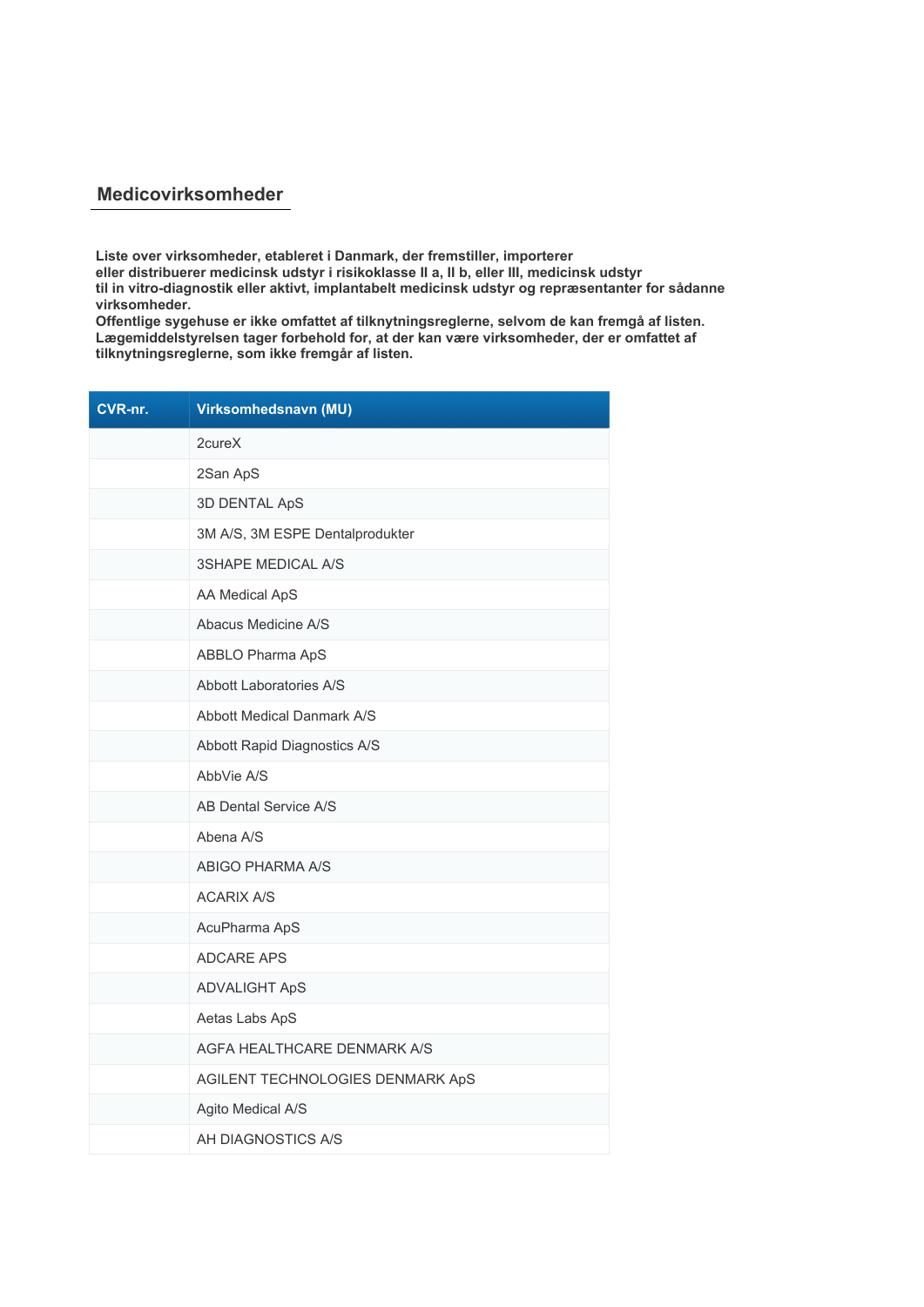| Aidian Denmark ApS                 |
|------------------------------------|
| AIM-MAX MEDICAL                    |
| Air Liquide Danmark A/S            |
| Alcon Nordic A/S                   |
| Aldi Haverslev KS                  |
| ALDI KARLSLUNDE K/S                |
| ALDI KOLDING K/S                   |
| ALK-Abelló Nordic A/S              |
| Allergan ApS                       |
| All Office ApS                     |
| Ambu A/S                           |
| AMO Denmark Aps                    |
| AMP A/S                            |
| Ansni Nordic ApS                   |
| Apgar Danmark A/S                  |
| Apodan A/S                         |
| AP Services A/S                    |
| Arctiko A/S                        |
| Argon Medical Devices Danmark ApS  |
| <b>ARJO Danmark A/S</b>            |
| <b>ARTHREX DANMARK A/S</b>         |
| Ascensia Diabetes Care Denmark ApS |
| A/S Electro-Service                |
| ASP Danmark ApS                    |
| <b>AUDITDATA A/S</b>               |
| A. Vogel Danmark A/S               |
| <b>BAC Medical Nordic ApS</b>      |
| Bactitox A/S                       |
| Baltex Health & Beauty ApS         |
| Bare Billigere ApS                 |
| Baxter A/S                         |
| Bayer A/S                          |
| <b>B&amp;B Nordic IVS</b>          |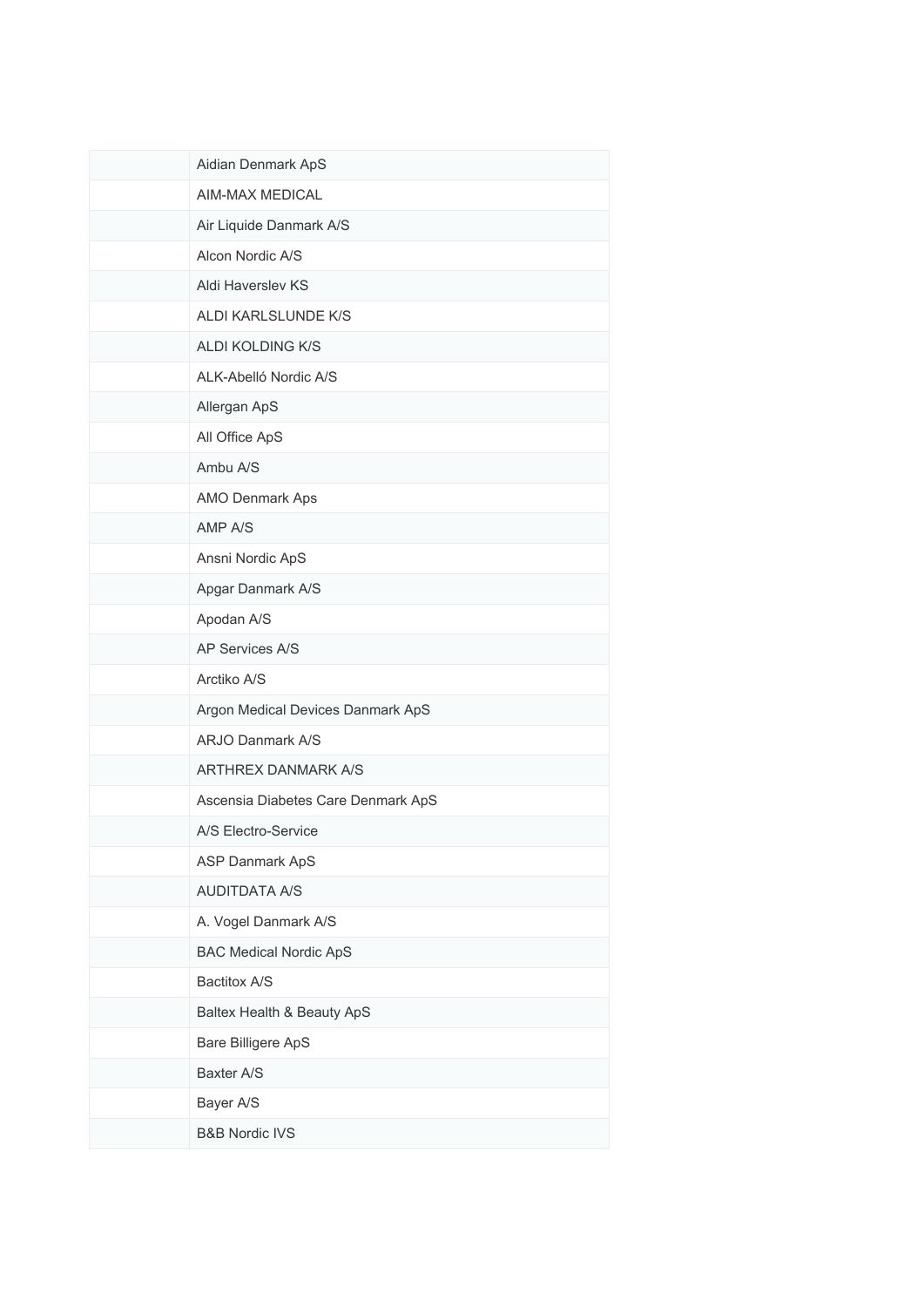| <b>B. Braun Medical A/S</b>         |
|-------------------------------------|
| <b>B.C. Medical Instruments ApS</b> |
| Beckman Coulter Danmark ApS         |
| Becton Dickinson Denmark A/S        |
| Bernafon Denmark A/S                |
| <b>BGI EUROPE A/S</b>               |
| <b>BIBAWO Medical A/S</b>           |
| bioMérieux Danmark ApS              |
| BioNordika Denmark A/S              |
| <b>BioPorto Diagnostics A/S</b>     |
| BiopSafe ApS                        |
| <b>Bio-Rad Denmark ApS</b>          |
| <b>BIOTRONIK ApS</b>                |
| <b>Biowatch ApS</b>                 |
| <b>BK Medical A/S</b>               |
| <b>Blame Coco I/S</b>               |
| <b>BL Medical ApS</b>               |
| <b>Blue Surgical apS</b>            |
| <b>BLUSENSE DIAGNOSTICS APS</b>     |
| <b>BMEDIC ApS</b>                   |
| Boehringer Ingelheim Danmark A/S    |
| <b>BØGE STORKØKKEN ApS</b>          |
| <b>BRAUN SCANDINAVIA A/S</b>        |
| <b>Briota ApS</b>                   |
| Canon Medical Informatics A/S       |
| Cardia International A/S            |
| Cardinal Health Denmark ApS         |
| CARDIOCARE SCANDINAVIA ApS          |
| Care at Home ApS                    |
| <b>CAREPARTNER ApS</b>              |
| CARL ZEISS A/S                      |
| Carl Zeiss Vision Danmark A/S       |
| Cenger Scandinavia A/S              |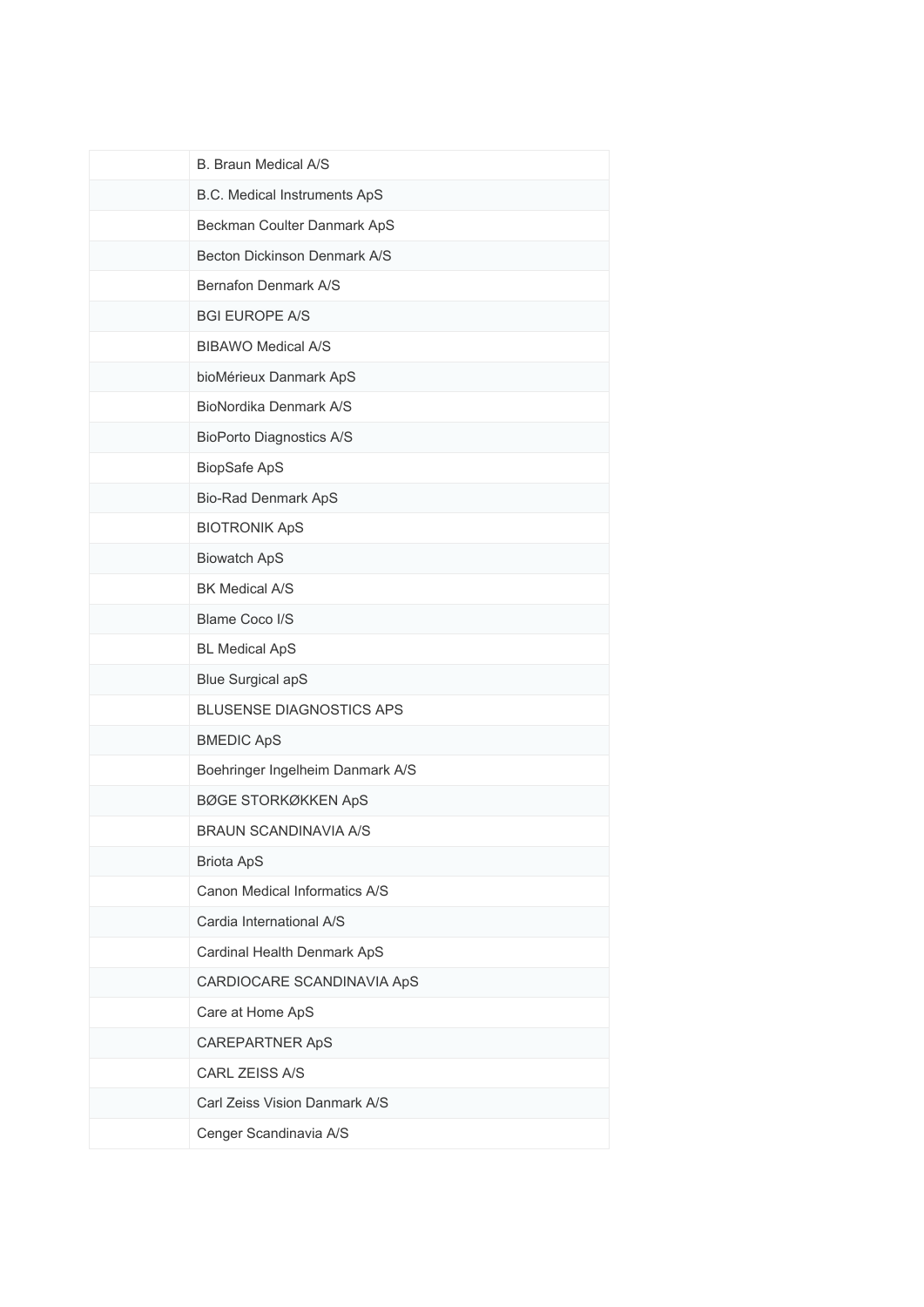| Cephalon A/S                      |
|-----------------------------------|
| Cephalon Finland A/S              |
| Cercare Medical ApS               |
| <b>CIMPAX ApS</b>                 |
| Circius Pharma ApS                |
| CLINICAL INNOVATION ApS           |
| CMS Dental A/S                    |
| CODAN DEHA ApS                    |
| ColoLact A/S                      |
| Coloplast A/S                     |
| Coloplast Danmark A/S             |
| COMACO A/S                        |
| Conaxess Trade Denmark A/S        |
| Conest ApS                        |
| <b>CON-LENS ApS</b>               |
| ConMed Denmark                    |
| Continence Care ApS               |
| Contura International A/S         |
| Convatec Denmark A/S              |
| Cook Biotech Europe ApS           |
| CooperVision Nordic Aktiebolag    |
| COPENHAGEN CONTRACTORS A/S        |
| Corona LifeCare A/S               |
| Cortex Technology ApS             |
| Cortrium ApS                      |
| <b>COSMED Nordic ApS</b>          |
| <b>Cyrix Medical Products ApS</b> |
| Dacos A/S                         |
| Dameca A/S                        |
| Danacom Høreapparater A/S         |
| Dandiag A/S                       |
| DANSK INDUSTRI SUPPLY ApS         |
| Dansk Nordenta A/S                |
|                                   |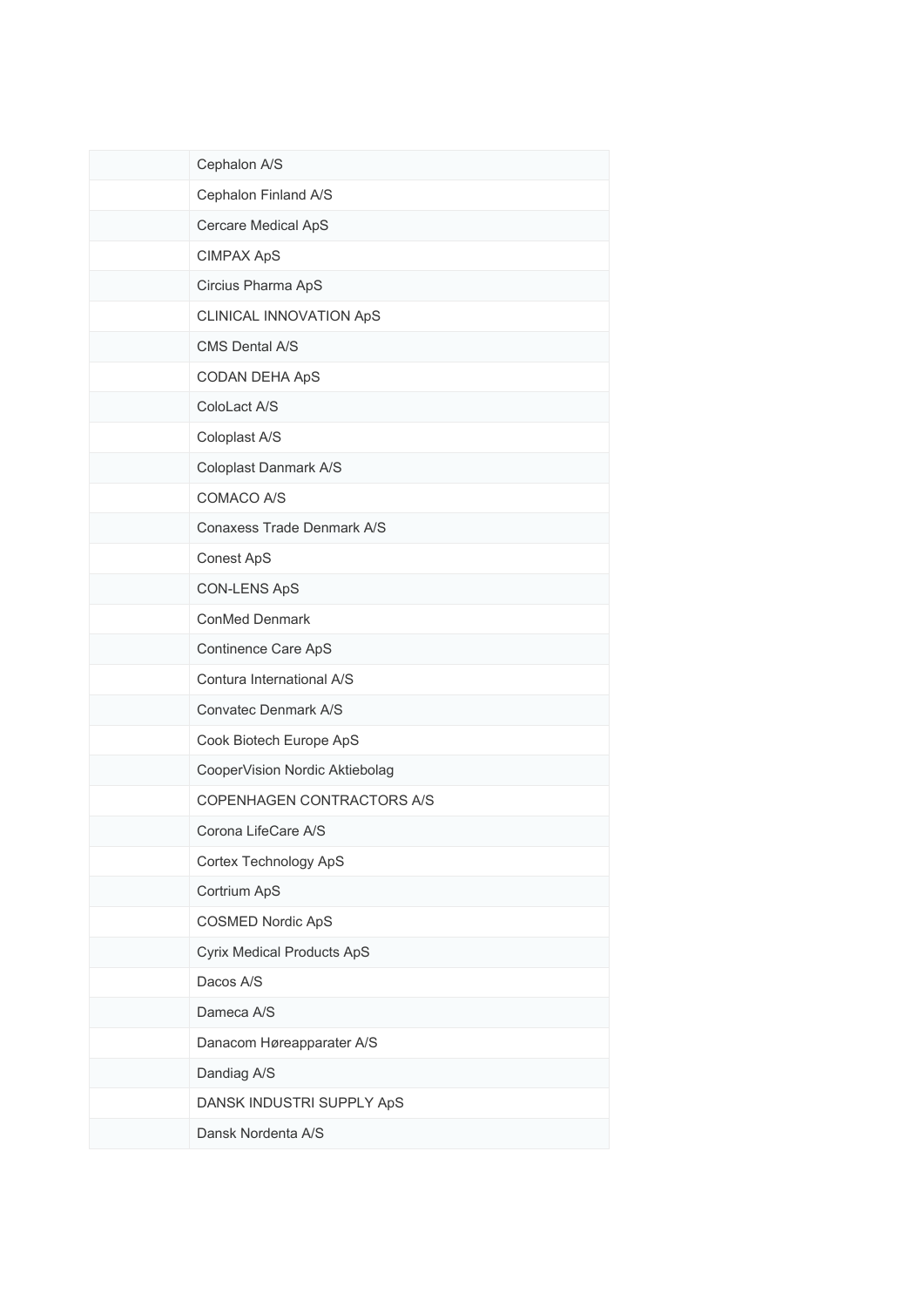| DANSK TALLY- & KONTROLSELSKAB A/ |
|----------------------------------|
| <b>DDD-DIAGNOSTIC A/S</b>        |
| Decamin Trading Aps              |
| Dechra Veterinary Products A/S   |
| Demca ApS                        |
| Denlux A/S                       |
| Dental Kompagniet I/S            |
| <b>DENTSPLY IH A/S</b>           |
| Dent Support A/S                 |
| Dermatech-group ApS              |
| Detalo Health Aps                |
| Diagen AS v/Vidar Lindberg       |
| Diagnostica I/S                  |
| Dianox ApS                       |
| <b>DIN OPTIKER ApS</b>           |
| Direct Derma Supplies ApS        |
| DISOP NORDIC HOLDING ApS         |
| Diversey Danmark ApS             |
| DJ INSTRUMENTER A/S              |
| DK International Safe A/S        |
| DK Venture ApS                   |
| <b>DMCX IVS</b>                  |
| DNA Diagnostic A/S               |
| DNA-SHOP ApS                     |
| Du Med A/S                       |
| EB Company ApS                   |
| EBS medical                      |
| <b>ECOLAB ApS</b>                |
| Edwards Lifesciences A/S         |
| EIDORFF IMPLANTS ApS             |
| E-INVASION A/S                   |
| EkkoMED A/S                      |
| Eldon Biologicals A/S            |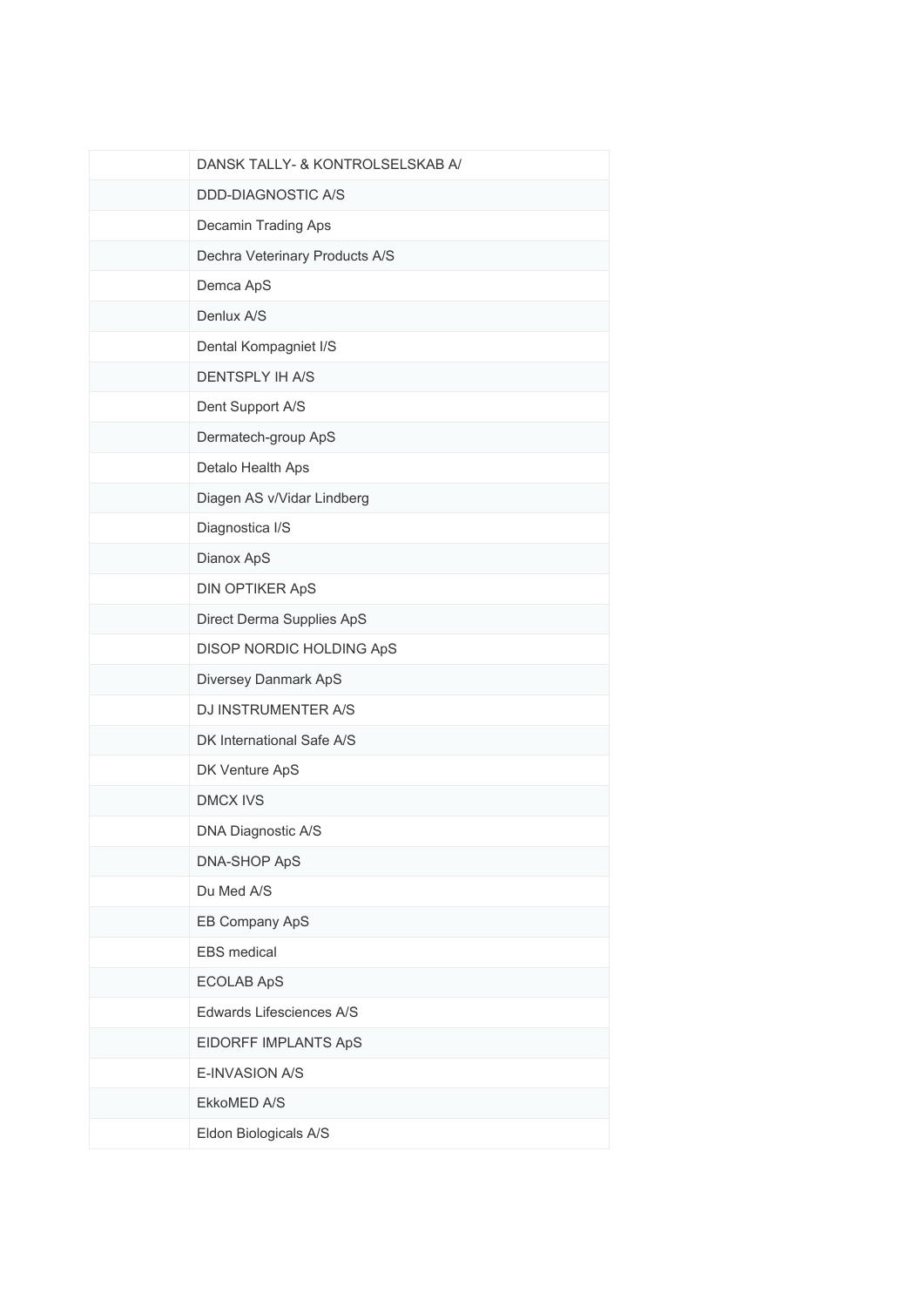| ELECTRO ENERGY A/S                                  |
|-----------------------------------------------------|
| Eli Lilly Danmark A/S                               |
| <b>EL-KLINIKKEN</b>                                 |
| ELOS MEDTECH PINOL A/S                              |
| EltiDent ApS                                        |
| <b>Endoplast Aps</b>                                |
| <b>ENSEYES ApS</b>                                  |
| EPIQ ApS                                            |
| ExpreS2ion Biotechnologies                          |
| ExSeed Health ApS                                   |
| Fagron Nordic A/S                                   |
| Falck Assistance A/S                                |
| Ferdinand Medical Aps                               |
| Ferle Aps.                                          |
| Ferring Lægemidler A/S                              |
| Ferring Pharmaceuticals A/S                         |
| Ferrosan Medical Devices A/S                        |
| Filial af Exhalation Technology Itd, England        |
| Firmum Medical I/S                                  |
| First-8 ApS                                         |
| FISCHER MEDICAL ApS                                 |
| FISHER SCIENTIFIC BIOTECH LINE ApS                  |
| <b>FLOWSION A/S</b>                                 |
| FOCUS DENTAL SERVICE ApS                            |
| Footmark Medical ApS                                |
| Fresenius Kabi, Filial af Fresenius Kabi AB Sverige |
| Fresenius Medical Care Danmark                      |
| FRIENDSHIP EUROPE ApS                               |
| Friis Optik Horsens A/S                             |
| Fysiodema Aps                                       |
| GE Healthcare Denmark A/S                           |
| GeneTelligence ApS                                  |
| Genopliv IVS                                        |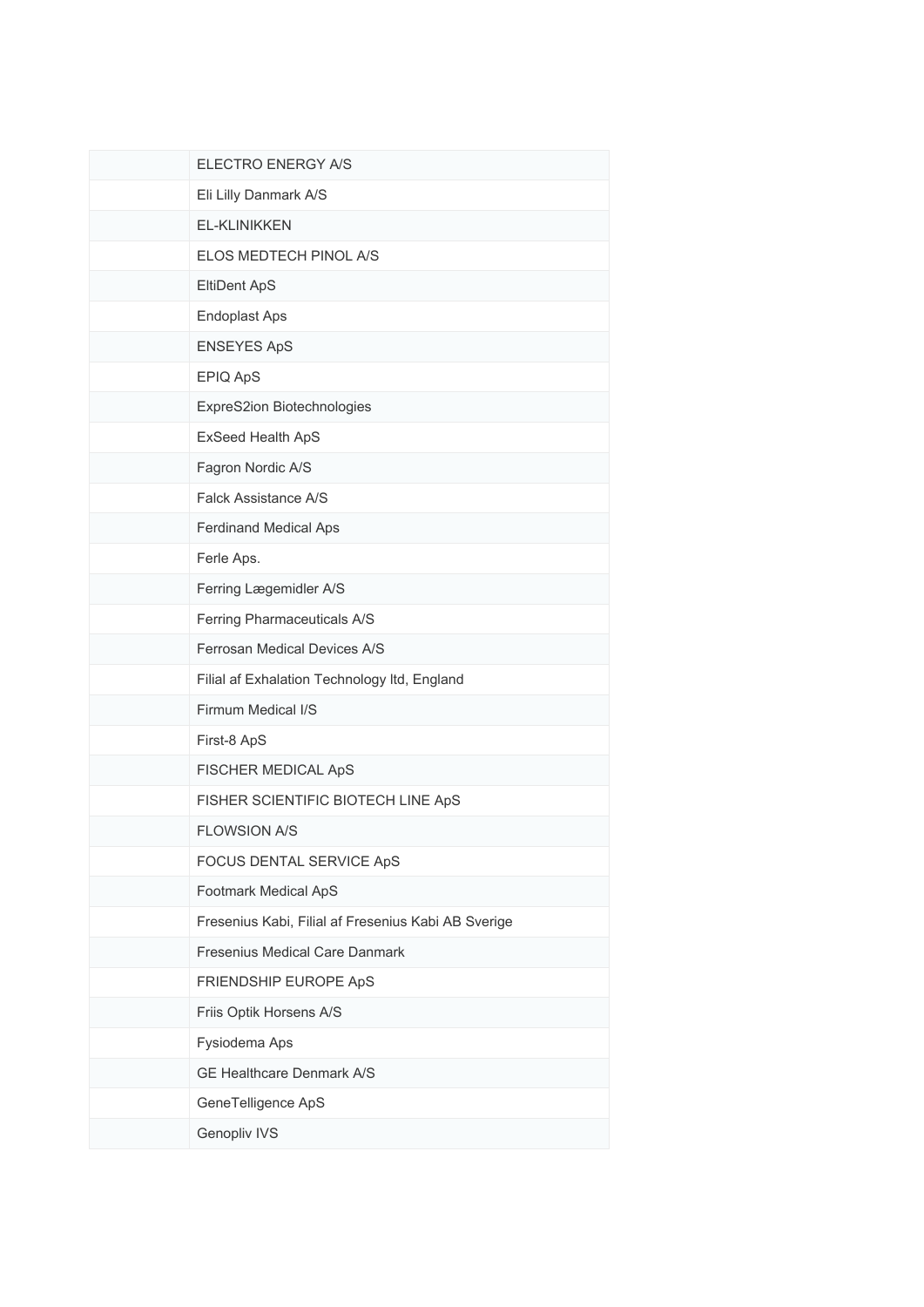| <b>GETINGE DANMARK A/S</b>              |
|-----------------------------------------|
| GlaxoSmithKline Consumer Healthcare ApS |
| GlaxoSmithKline Pharma A/S              |
| <b>GLOBUS MEDICAL DENMARK ApS</b>       |
| <b>GMendel ApS</b>                      |
| <b>GM Medical A/S</b>                   |
| <b>GM Medical Lasers ApS</b>            |
| <b>GM MERC A/S</b>                      |
| GN Hearing A/S                          |
| GOBA Kirurgi ApS                        |
| <b>GP Medical Devices A/S</b>           |
| <b>HAEMOMEDTEC ApS</b>                  |
| <b>HAMONOYA ApS</b>                     |
| Handelselskabet af 2020 ApS             |
| Harmonium ApS                           |
| <b>HBImedical ApS</b>                   |
| Health Nordic A/S                       |
| Heart2Start ApS                         |
| Hedia ApS                               |
| Heka Dental A/S                         |
| Helsam Gruppen A/S                      |
| <b>HERTART ApS</b>                      |
| Hettich Labinstrument ApS               |
| Hjertehjælp ApS                         |
| <b>HOHK ApS</b>                         |
| Hologic Denmark ApS                     |
| Hounisens Laboratorieudstyr A/S         |
| House of Wonder Aps                     |
| Hoy Scandinavian Aps                    |
| Human Bytes ApS                         |
| i-bensmith                              |
| <b>IBSA Nordic ApS</b>                  |
| <b>ICEPHARMA A/S</b>                    |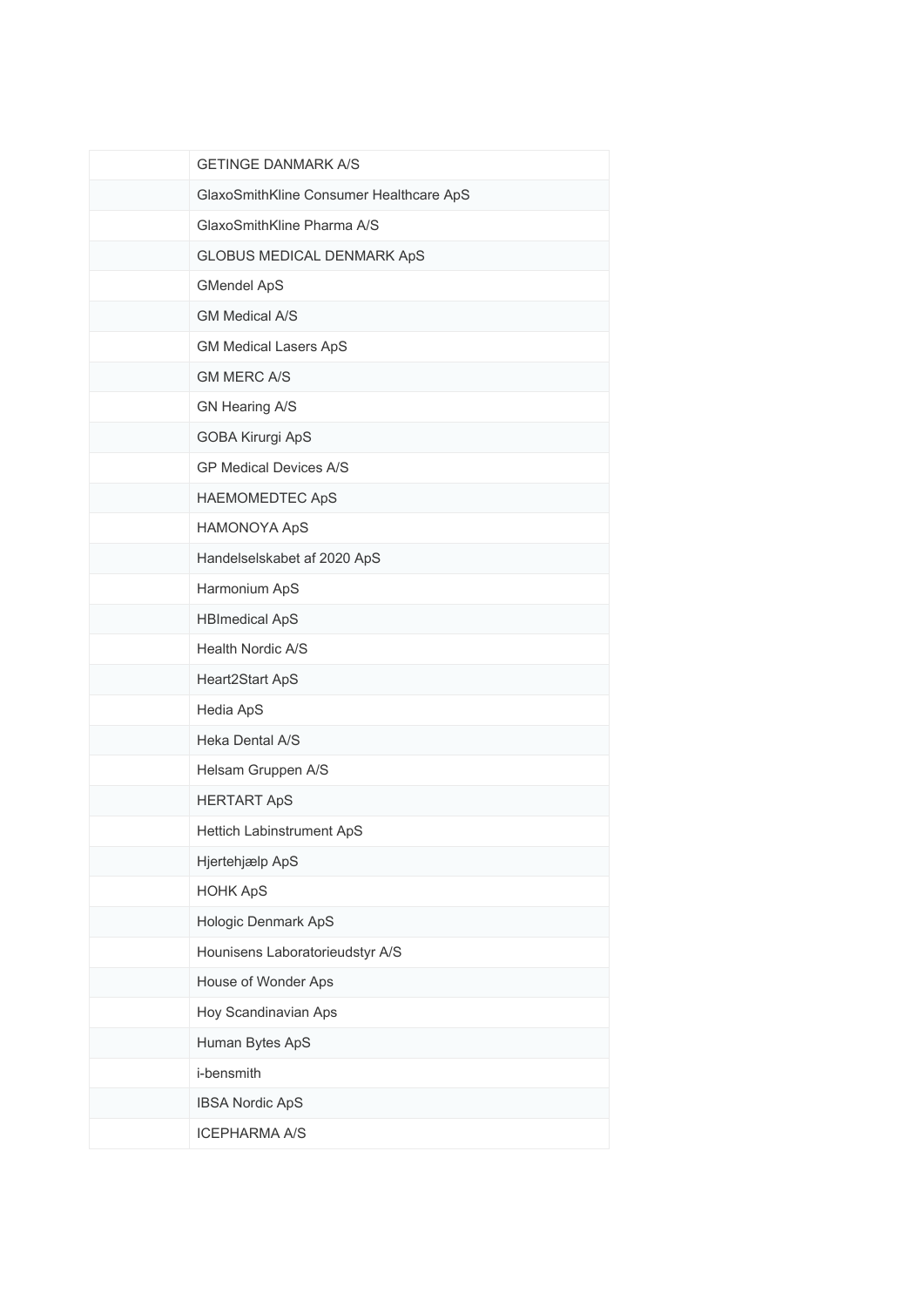| ILLUMINA DENMARK ApS                                            |
|-----------------------------------------------------------------|
| ILS Laboratories Scandinavia ApS                                |
| Immudex ApS                                                     |
| Implant2Dentist ApS                                             |
| Impx ApS                                                        |
| In2Dent                                                         |
| <b>INFINI Scandinavia ApS</b>                                   |
| <b>IN-JET ApS</b>                                               |
| <b>INNOMED Innovation Medical ApS</b>                           |
| Innosurge Biologics A/S                                         |
| Innosurge Ortho ApS                                             |
| Innoventa Medica ApS                                            |
| Intego Medical ApS                                              |
| Interacoustics A/S, DGS Diagnost Sanibel Supply A/S, RadioEar A |
| <b>INTERMEDICO LTD. ApS</b>                                     |
| Intramedic A/S                                                  |
| In Vitro A/S                                                    |
| IPS-INNOVATIVE PRODUCTS & SERVICES A/S                          |
| Janssen-Cilag A/S                                               |
| Jepsen HealthCare v/Stanley Toug                                |
| Jørgen Kruuse A/S                                               |
| KARL STORZ Endoskopi Danmark A/S                                |
| <b>KEBOMED A/S</b>                                              |
| KEN HYGIENE SYSTEMS A/S                                         |
| Kidz A/S                                                        |
| Kiritec                                                         |
| Kirstine Hardam A/S                                             |
| KJÆRULFF FODPLEJE A/S                                           |
| <b>KM Optics Denmark ApS</b>                                    |
| KnogleMekanik                                                   |
| KONTORLAND A/S                                                  |
| Labex Aps                                                       |
| <b>LABLAB ApS</b>                                               |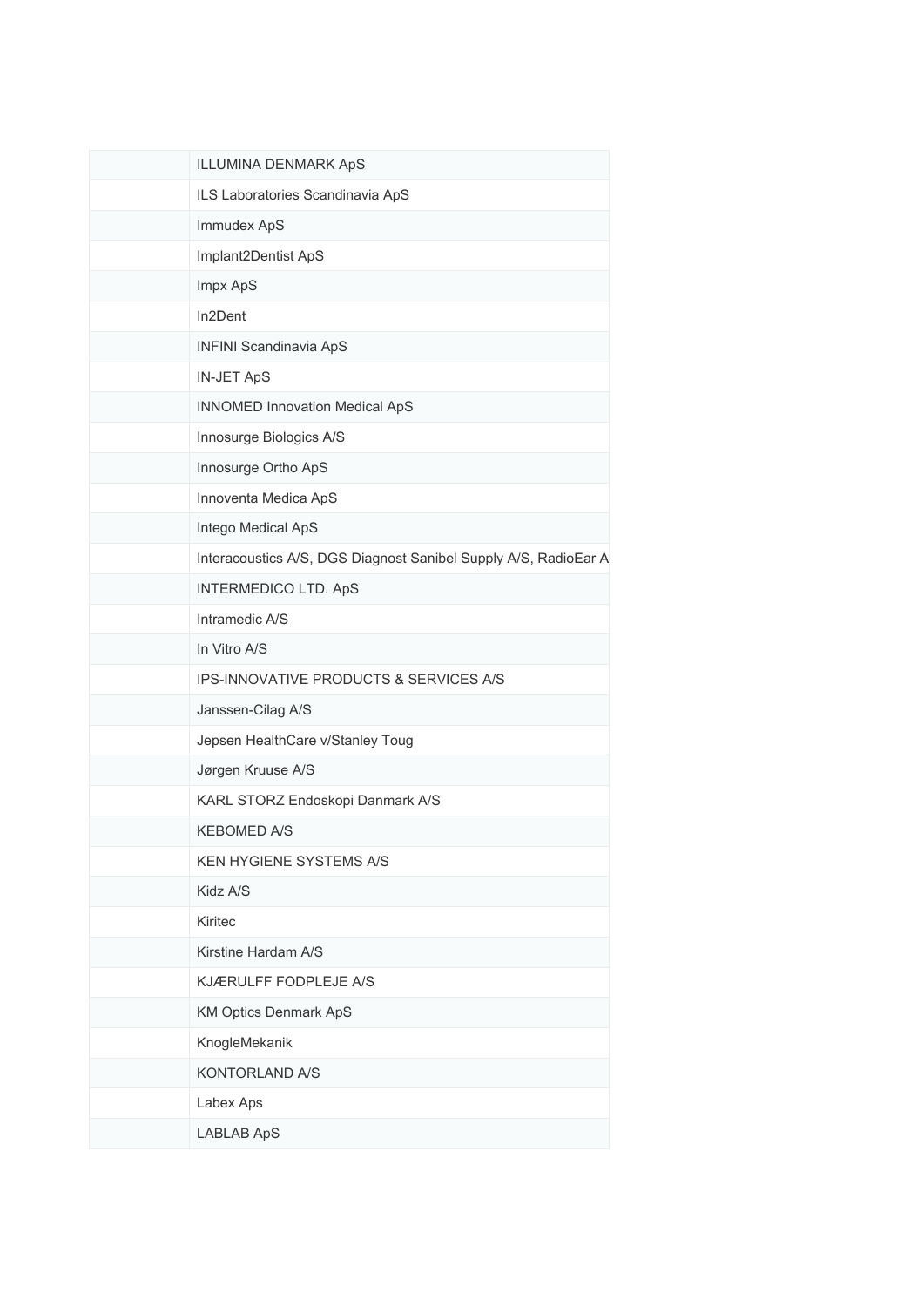| Levabo ApS                                                    |
|---------------------------------------------------------------|
| Levvel Health ApS                                             |
| LH Laboratorie Service A/S                                    |
| Life Medical ApS                                              |
| Life Science Robotics ApS                                     |
| LifeStyle Care ApS                                            |
| Lina Medical ApS                                              |
| Lindcon Linser A/S                                            |
| Lohmann & Rauscher A/S                                        |
| Lomax A/S                                                     |
| Louis Nielsen A/S                                             |
| <b>Lovmand Diagnostics</b>                                    |
| M2Call ApS                                                    |
| Macure Pharma ApS                                             |
| MagVenture A/S                                                |
| <b>Mashal Healthcare</b>                                      |
| Matas Operations A/S                                          |
| MCOMPANY ApS                                                  |
| MedArt ApS                                                    |
| MedCare Systems ApS                                           |
| Medela Medical Denmark, Filial af Medela Medical AB i Sverige |
| <b>Medical Danmark A/S</b>                                    |
| MEDICAL PROGNOSIS INSTITUTE A/S                               |
| <b>MEDIC MERIDIAN ApS</b>                                     |
| MEDICODAN ApS                                                 |
| Medicoline ApS                                                |
| MEDICOTRUST A/S                                               |
| MEDICTINEDIC ApS                                              |
| MEDICUS ENGINEERING ApS                                       |
| MEDIC WIOTECH A/S                                             |
| Medidyne ApS                                                  |
| MediGroup ApS                                                 |
| MedinaMedical                                                 |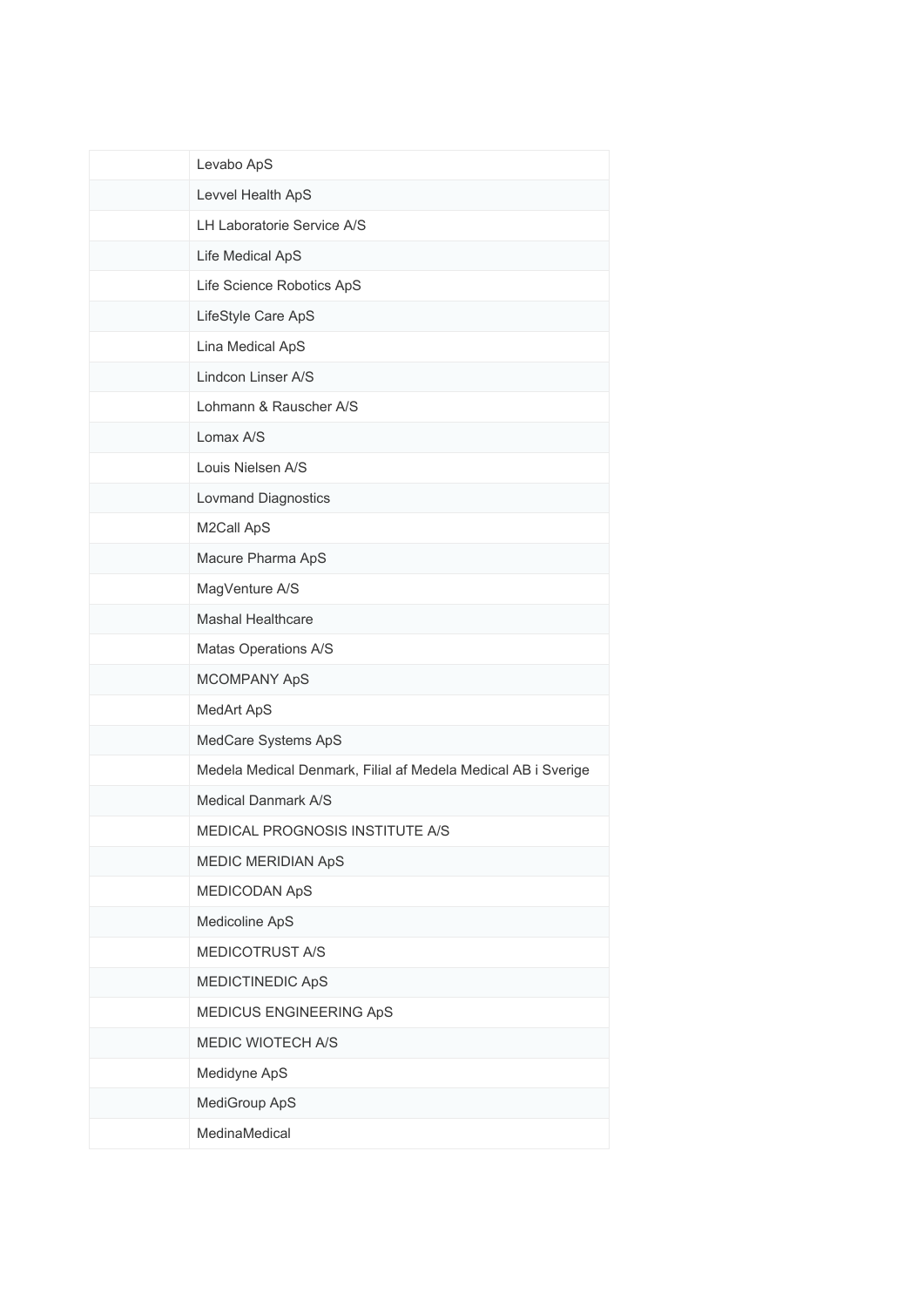| MediNordic Aesthetics ApS        |
|----------------------------------|
| Mediplast A/S                    |
| <b>MEDIQ Danmark A/S</b>         |
| Medistim Danmark ApS             |
| MediTech Scandinavia A/S         |
| Medkoncept ApS                   |
| Medshop.dk ApS                   |
| Medtronic Danmark A/S            |
| Medtrum ApS                      |
| MEQnordic A/S                    |
| MEQU A/S                         |
| <b>MERIT MEDICAL DENMARK A/S</b> |
| Mermaid Medical A/S              |
| Metec ApS                        |
| Metesa Medical ApS               |
| Midsona Danmark A/S              |
| <b>MIELE A/S</b>                 |
| MIKKEL FABRICIUS HOLDING ApS     |
| <b>MLS MEDICAL A/S</b>           |
| MMC Optical A/S                  |
| Mölnlycke Health Care ApS        |
| MoMedico ApS                     |
| Motilitycount ApS                |
| <b>MSD Danmark ApS</b>           |
| Mundipharma A/S                  |
| <b>NANOVI A/S</b>                |
| NationWide ApS                   |
| Natus Medical Denmark ApS        |
| Navamedic Danmark                |
| Neovitalis ApS                   |
| Nestle Danmark A/S               |
| Neurescue ApS                    |
| New Age ApS                      |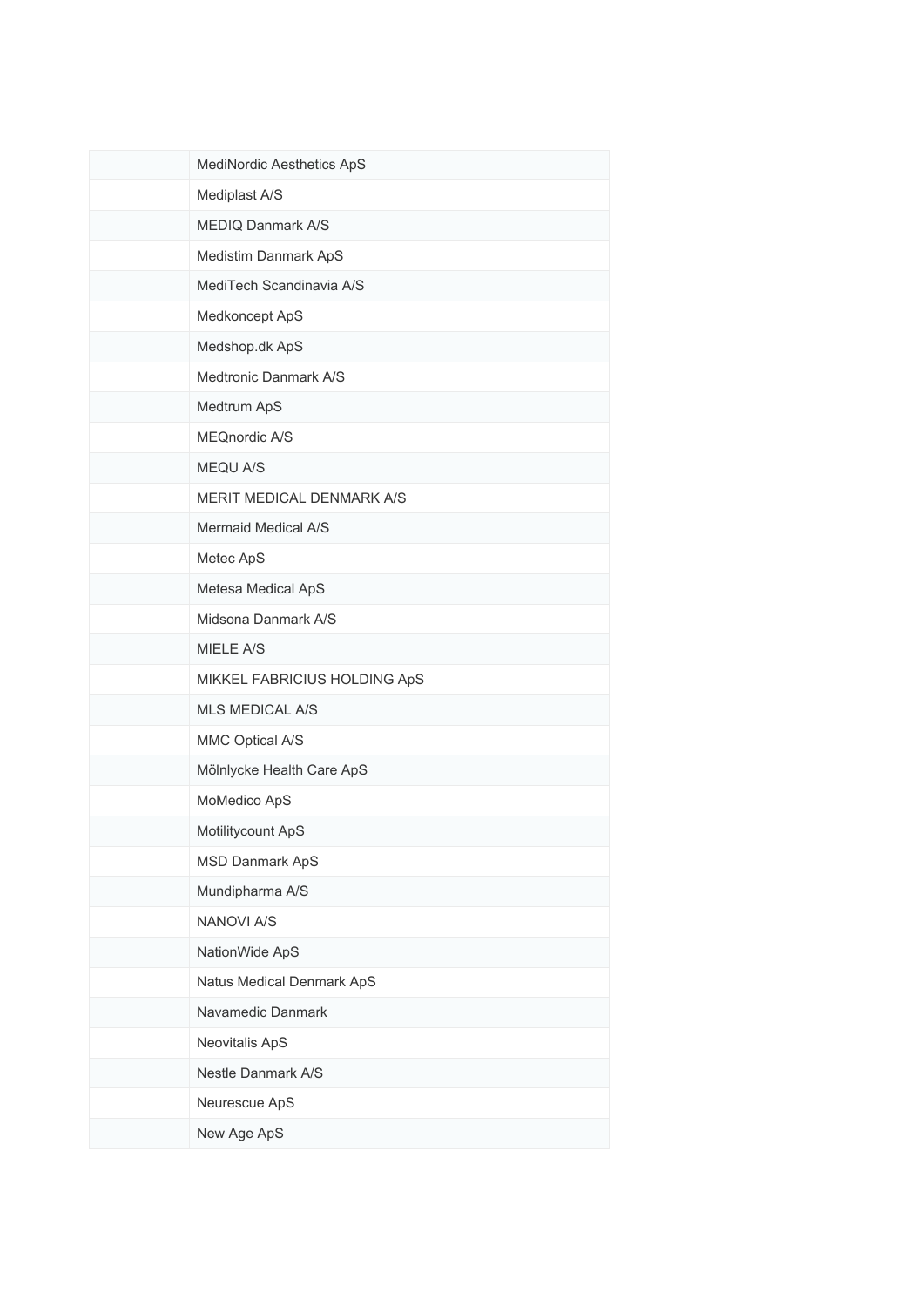| New Born Eyes ApS                |
|----------------------------------|
| Nine United Care A/S             |
| Nobel Biocare Danmark A/S        |
| Nomeco A/S                       |
| <b>NORAD A/S</b>                 |
| NORDICCELL ApS                   |
| Nordic Developing ApS            |
| Nordic Drugs AB                  |
| NORDICINFU CARE AB               |
| Nordic Medical Solutions ApS     |
| Nordic Medical Solutions Scandin |
| Nordic-Neurostim ApS             |
| NordiskeAZ ApS                   |
| Nordlens ApS                     |
| <b>NORLASE ApS</b>               |
| Normedi Danmark ApS              |
| NORTHAID ApS                     |
| Noscomed Medical Supply A/S      |
| Novartis Healthcare A/S          |
| Novivitae ApS                    |
| Novo Nordisk A/S                 |
| NowusGroup ApS                   |
| Nowus Healthcare A/S             |
| NRT Nordisk Røntgen Teknik A/S   |
| NTS Medical ApS                  |
| Nunc A/S                         |
| Nupo ApS                         |
| Nutricia A/S                     |
| NuVasive Denmark                 |
| Nygart Invest ApS                |
| O2matic ApS                      |
| OBI ApS                          |
| Octean Pharma ApS                |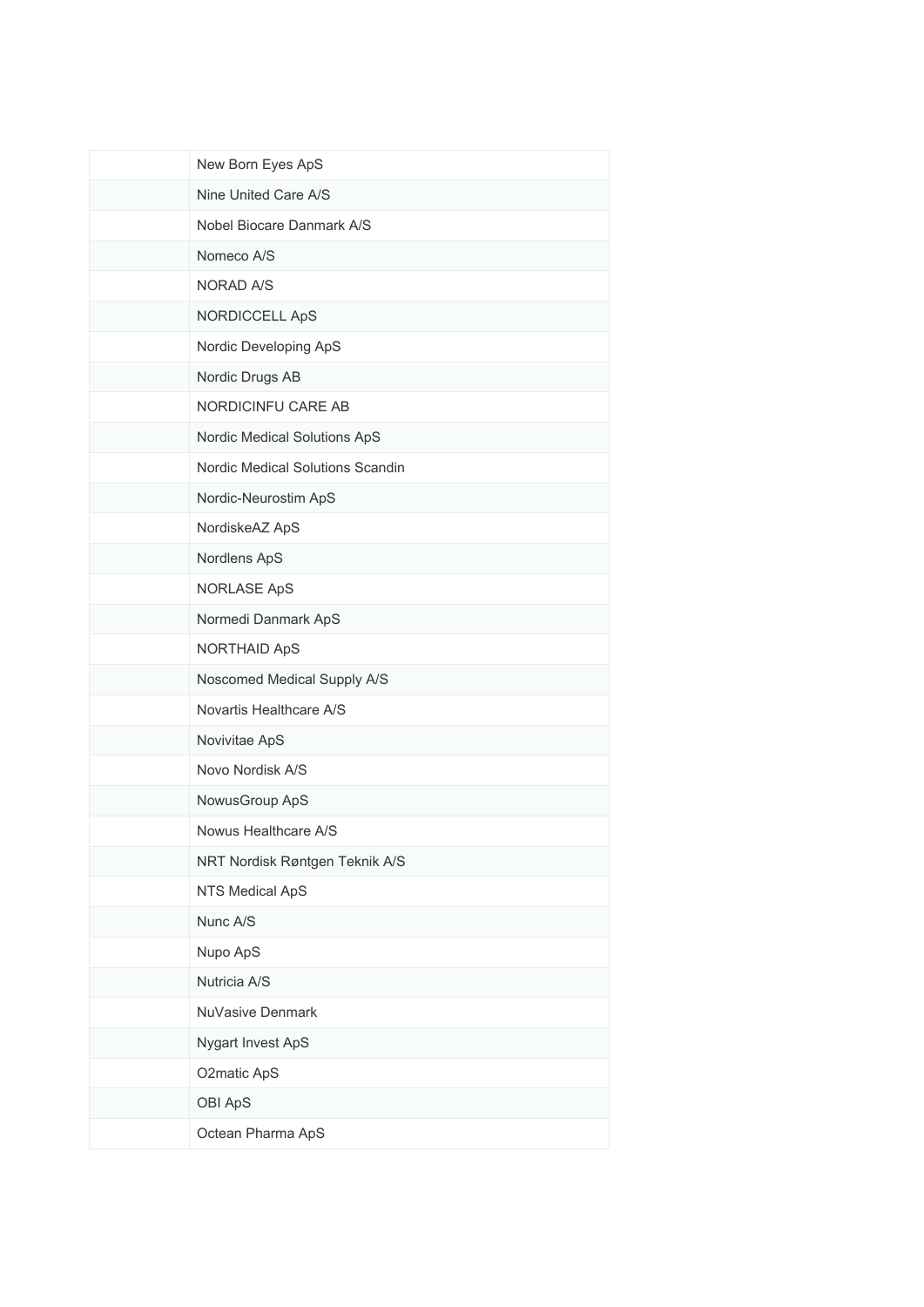| Olympus Danmark A/S                                |
|----------------------------------------------------|
| Omdrejningspunktet v/Søren Christiansen            |
| Onemed A/S                                         |
| Optik Skælskør ApS                                 |
| OptikTeam                                          |
| Oreco A/S                                          |
| ORGANIC BEAUTY SUPPLY ApS                          |
| Orifarm Generics A/S                               |
| Origio A/S                                         |
| Ortho-Clinical Diagnostics DK                      |
| Ortotech A/S                                       |
| <b>Ortus Medical ApS</b>                           |
| <b>OSAA Innovation ApS</b>                         |
| Oscilla ApS                                        |
| Oticon A/S                                         |
| <b>OXYMAT A/S</b>                                  |
| Paranova Danmark A/S                               |
| PELOMI I/S                                         |
| Pentabase A/S                                      |
| Pfizer ApS                                         |
| Pharmaforce ApS                                    |
| Pharmanovia A/S                                    |
| PharmaVest ApS                                     |
| Philips Danmark A/S                                |
| Phillips-Medisize A/S                              |
| Phonak Danmark A/S                                 |
| Pierre Fabre Dermo-Cosmétique Nordic A/S           |
| Plandent A/S                                       |
| Plum Safety ApS                                    |
| PLUS1 Leasing 2021 ApS                             |
| PNN MEDICAL A/S                                    |
| POA PHARMA SCANDINAVIA, FILIAL AF POA PHARMA SCAND |
| POWER A/S                                          |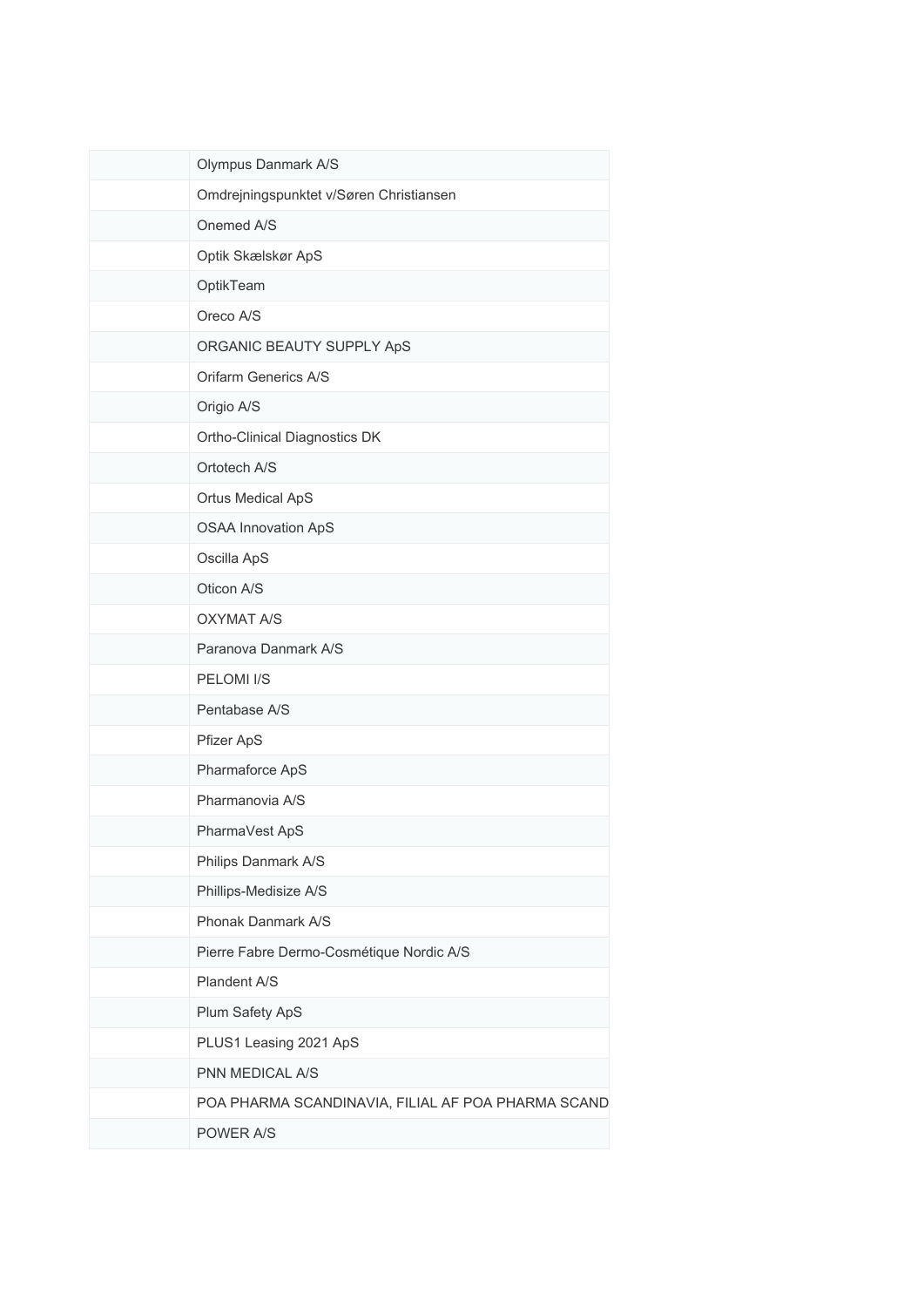| PRO Devices A/S                                 |
|-------------------------------------------------|
| PROPS AND PEARLS ApS                            |
| Proterapi A/S                                   |
| Protesekompagniet A/S                           |
| Pulse Science DK ApS                            |
| PUREDENT APS                                    |
| PureMed ApS                                     |
| QA MED Solutions ApS                            |
| Qiagen Danmark                                  |
| Qlife ApS                                       |
| Qufora A/S                                      |
| <b>Quicktest Denmark Aps</b>                    |
| Radiobotics ApS                                 |
| Radiometer Medical Aps                          |
| RB Health Nordic A/S                            |
| RE5 ApS                                         |
| Reamed A/S                                      |
| Reapplix A/S                                    |
| Recovery Care ApS                               |
| RefLab ApS                                      |
| Region Midtjylland                              |
| Region Nordjylland                              |
| Region Sjælland                                 |
| RescueTekniq ApS                                |
| ResMed Maribo A/S                               |
| Retail Denmark H.C. Andersen Festfyrværkeri ApS |
| Retail Partner Danmark ApS                      |
| RFX + Care International A/S                    |
| Rigshospitalet - Glostrup                       |
| Roche Diagnostics A/S                           |
| RONALD A/S                                      |
| Rønvig Dental Mfg. A/S                          |
| ROPCA på SDU Robotics                           |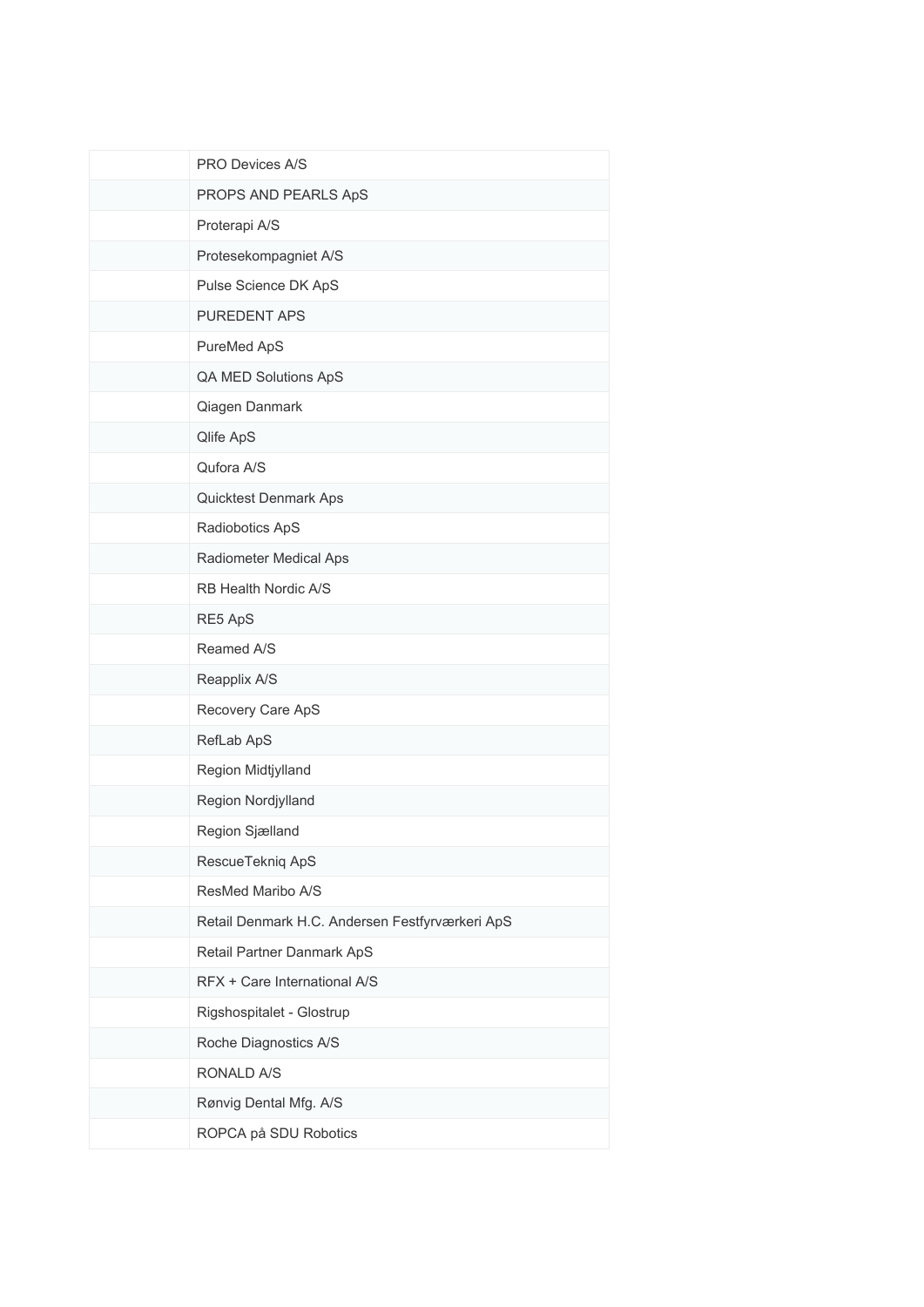| Rosco Diagnostica A/S                 |
|---------------------------------------|
| RUBIN MEDICAL ApS                     |
| SACOMED ApS                           |
| Sacopro ApS                           |
| SAFETY GROUP ApS                      |
| Saga Oil ApS                          |
| Sandoz A/S                            |
| Sanofi A/S                            |
| Santax Medico A/S                     |
| SBO Hearing A/S                       |
| Scandinavian Airport Consulting       |
| SCANEX MEDICAL SYSTEMS A/S            |
| SCAN-MED. A/S. DENMARK                |
| <b>SCAN OFFICE A/S</b>                |
| Scheibye General Trading LLC          |
| Seagull ApS                           |
| <b>SECHSER DANMARK</b>                |
| Secma                                 |
| Sectra Danmark A/S                    |
| SENIORSHOP ApS                        |
| Siemens Healthcare A/S                |
| Sivantos A/S                          |
| <b>SkinMed Solutions ApS</b>          |
| Smedical ApS                          |
| Smith & Nephew A/S                    |
| SOFASHOPPING ApS                      |
| Solsten Diagnostics International ApS |
| SOS SPORTSWEAR DENMARK ApS            |
| SPARMED ApS                           |
| Specific Pharma A/S                   |
| SP Medical A/S                        |
| SSI Diagnostica A/S                   |
| SSI Diagnostika A/S                   |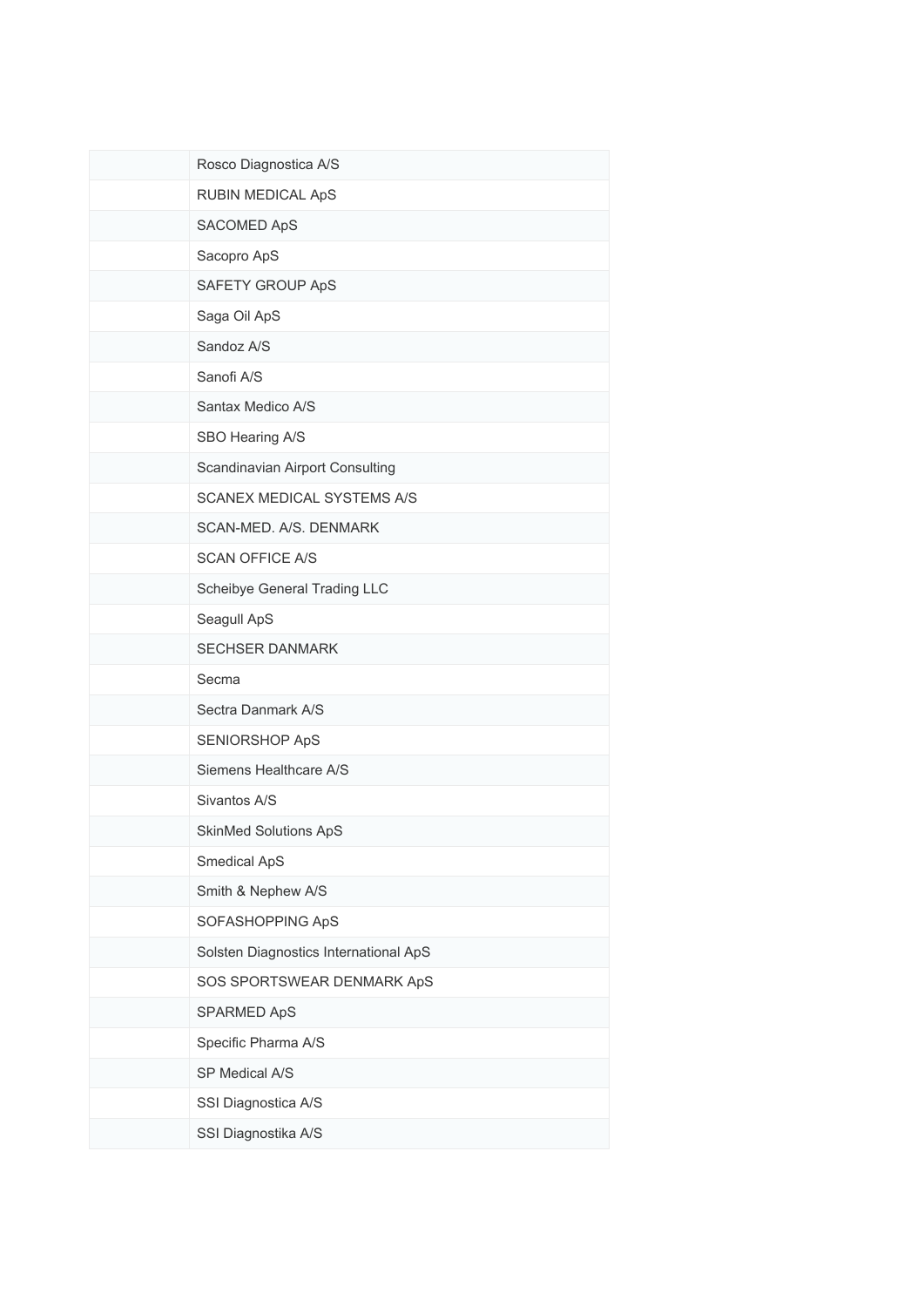| STADA Nordic ApS                           |
|--------------------------------------------|
| StatuManu ICP ApS                          |
| Stoddard ApS                               |
| Strandmøllen A/S                           |
| Straumann Danmark Aps                      |
| <b>Stryker Danmark</b>                     |
| STUDIO 9 DENMARK A/S                       |
| Sumondo IVS                                |
| Sunay Healthcare Supply ApS                |
| Surcon Care Line ApS                       |
| Swedish Orphan Biovitrum A/S               |
| SWEMAC OSMEDIC ApS                         |
| Synoptik A/S                               |
| Sysmex Nordic ApS                          |
| Takeda Pharma A/S                          |
| Tandlæge Amir Bahari ApS                   |
| Tandlæge Caroline Lorck ApS                |
| Tandlægen.dk aalborg                       |
| Tandlægerne i Børkop ApS                   |
| Tandlægeselskabet Tandlægen.dk - Ringe I/S |
| Teramed A/S                                |
| Terumo Denmark                             |
| <b>Testdig ApS</b>                         |
| Test & Podning ApS                         |
| Théa Nordic Danmark                        |
| Thinai Group ApS                           |
| Tjellesen Max Jenne A/S                    |
| TJ-Imaging ApS                             |
| Tonica Elektronik A/S                      |
| <b>TopMotion Support ApS</b>               |
| <b>TriChem ApS</b>                         |
| Triolab A/S                                |
| <b>Tromp Medical ApS</b>                   |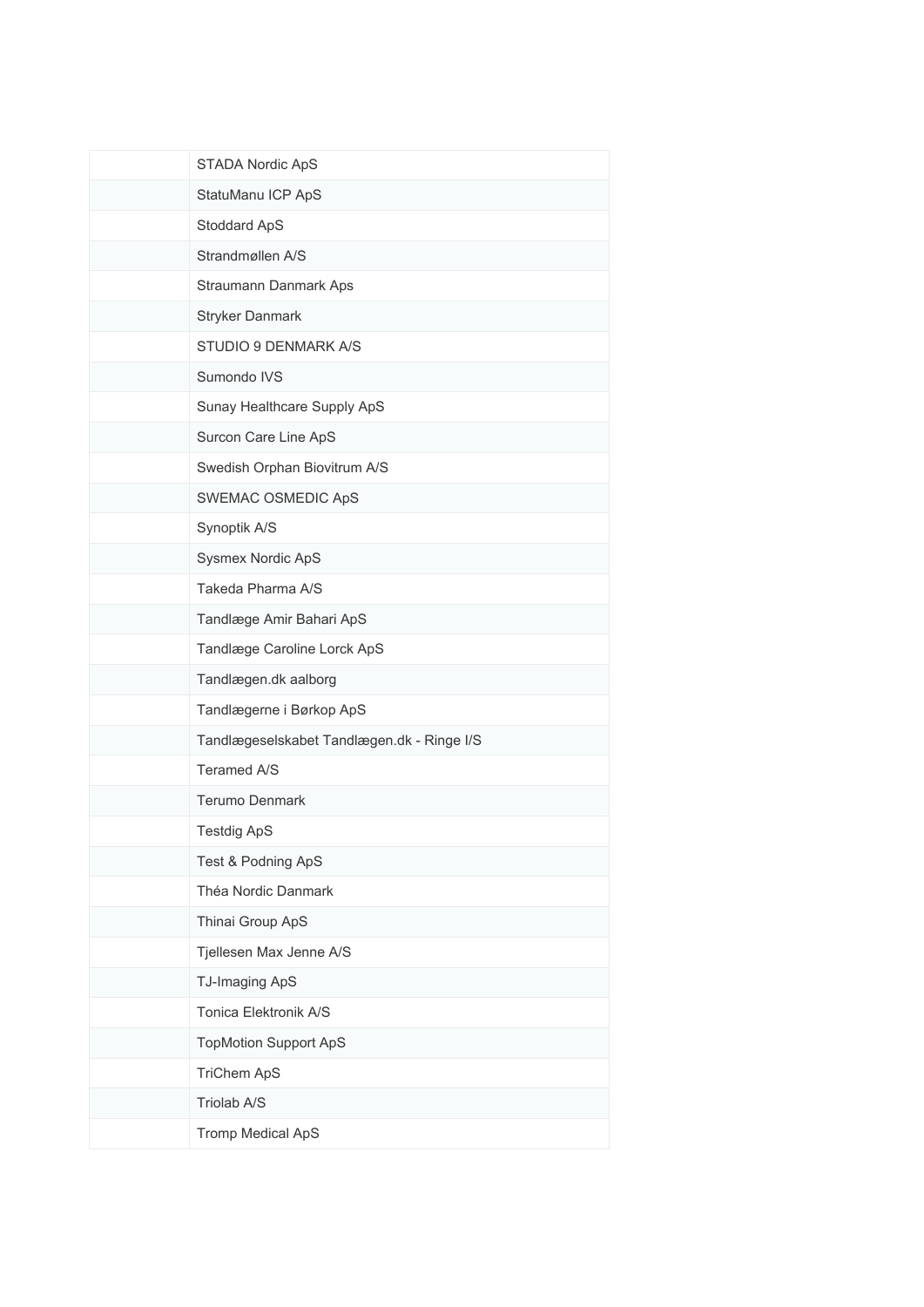| <b>TSI Quality Services</b>                   |
|-----------------------------------------------|
| <b>UNEEG</b> medical A/S                      |
| Unident Dental Aps                            |
| Unigroup ApS                                  |
| United Medical Supply A/S                     |
| Universal Medical Supplies ApS                |
| UnoBak V-Tech ApS                             |
| Unomedical A/S                                |
| Valida Health ApS                             |
| ValMed A/S                                    |
| Varian Medical Systems Scandinavia A/S        |
| Veje&Klein ApS                                |
| Viatris ApS                                   |
| ViCare Medical A/S                            |
| Vico Medicare                                 |
| Viking Medical Scandinavia ApS                |
| Virogates A/S                                 |
| <b>VISION CARE ApS</b>                        |
| Visiopharm A/S                                |
| <b>VITABALANS ApS</b>                         |
| Vitrex Medical A/S                            |
| Vitrolife A/S                                 |
| Viva Nordic ApS                               |
| Vivostat A/S                                  |
| VWR - Bie & Berntsen A/S                      |
| Vygon Denmark Aps                             |
| Weesgaard Dentalwebshop ApS                   |
| Wetling Eu ApS                                |
| Wet Wipe A/S                                  |
| <b>W&amp;H Nordic</b>                         |
| Widex A/S                                     |
| William Cook Europe ApS, LifeScience Services |
| WittCare ApS                                  |